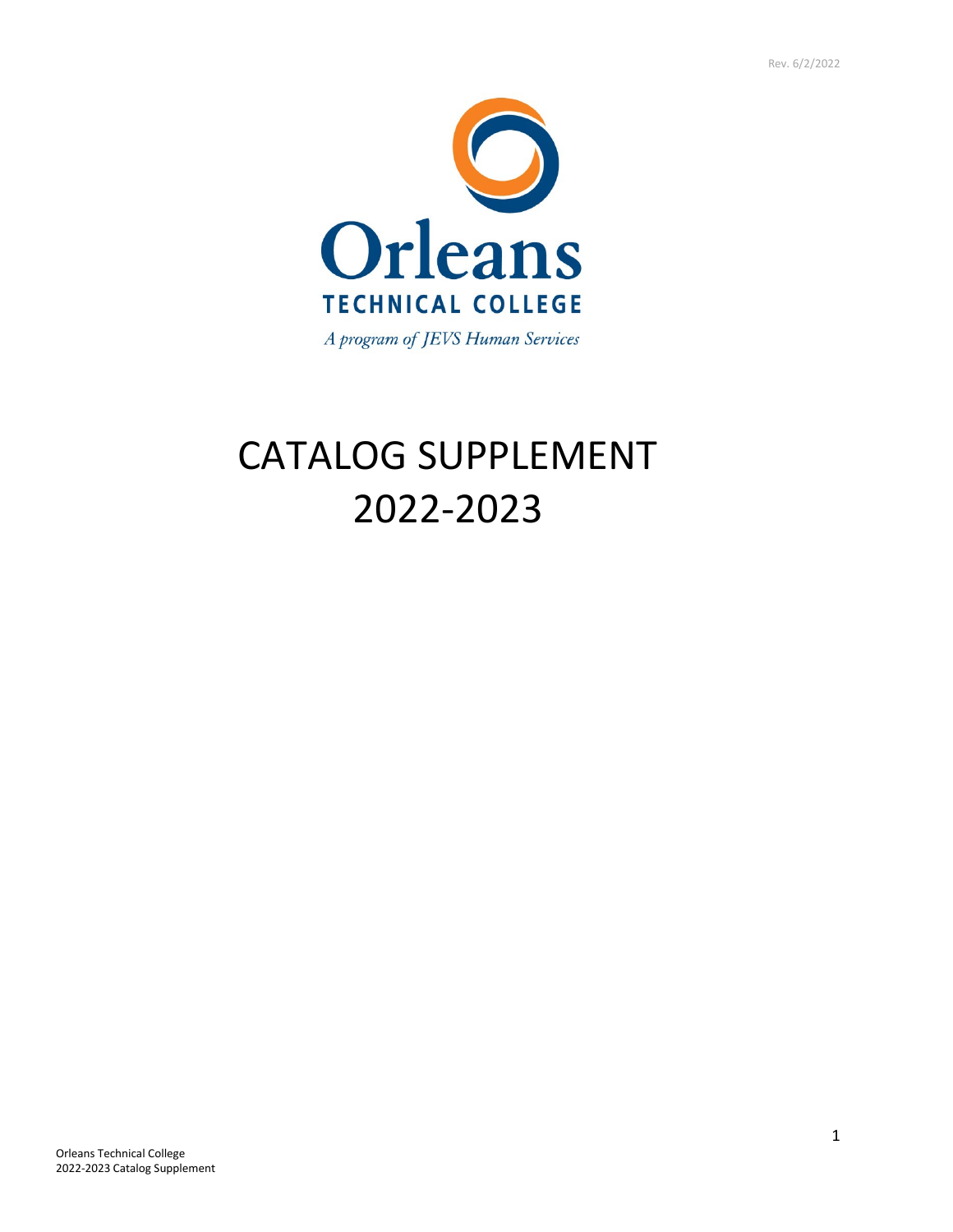# **Catalog Supplement: Table of Contents**

### **CONTENTS**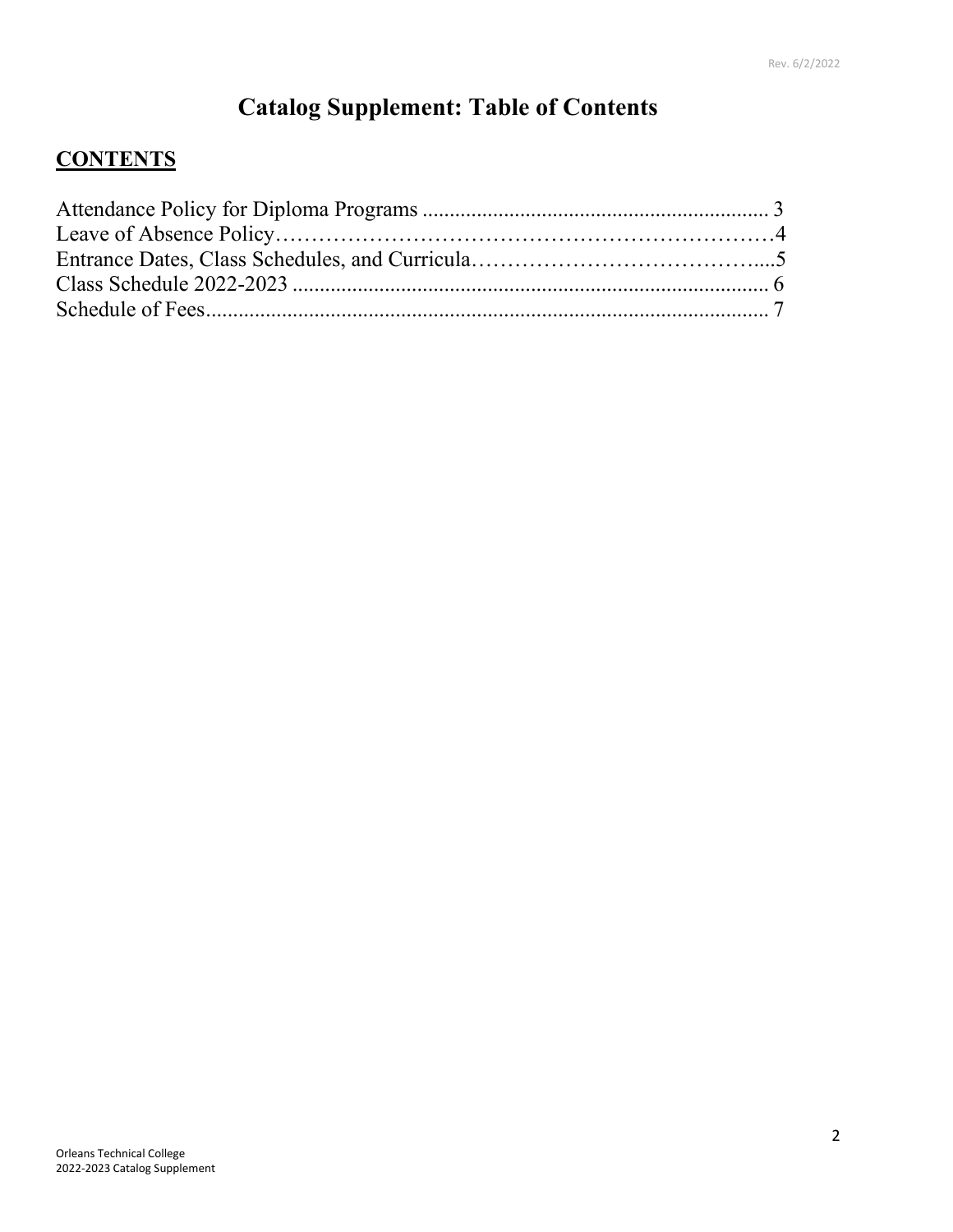## **ACADEMIC/ATTENDANCE POLICIES**

#### **Attendance Policy for Diploma Programs**

#### [Page 26]

#### Add under **"Students who miss 25% of total program hours will be terminated from the program".**

"Students exceeding 25% absence of scheduled hours to date are subject to be placed on a 30-day attendance probation. During a 30-day attendance probation, a student may not miss more than 12 hours of class time during a 30-calendar day period. Exceeding 12 hours of absence may result in termination. If a student on a 30-day attendance probation encounters a medical emergency, is summoned to appear in court or attend court appointed meetings or called for military duty and provides verifiable documentation in advance (no later than the day the student returns to class), the hours missed may not count toward the student's 30-day attendance probation; however, the missed-time is recorded as an absence on the student's attendance record. The intent of the 30-day attendance probation is to (1) inform the student that the student is currently not on track to graduate, (2) the need to improve the student's attendance record in order to remain enrolled, and (3) to encourage students to bring their attendance record back into good standing. A student who completes a 30-day attendance probation but still exceeds 25% absence of scheduled hours to date is subject to be placed on an additional 30-day attendance probation.

- COVID EXCEPTION: Students that are required by the College to miss class due to quarantine, isolation, or recovery due to COVID-19 during a 30-day attendance probation may exceed 12 hours of class time during a 30-calendar day period, but are expected to maintain regular contact with their instructor and student success advisor and are responsible for completing theory assignments from home, making up missed labs, tests, etc., and obtaining initial and follow-up COVID tests in a timely manner.
	- a) Absences related to COVID that require the student to miss class will be considered "excused absences".
		- 1. An absence excused due to COVID requires the student to submit documentation of a COVID test and/or documentation from a doctor or hospital that the absence was related to COVID.
	- b) All students are expected to understand, follow, and comply with the expectations outlined by the College for COVID precautions and should not report to campus if they are sick."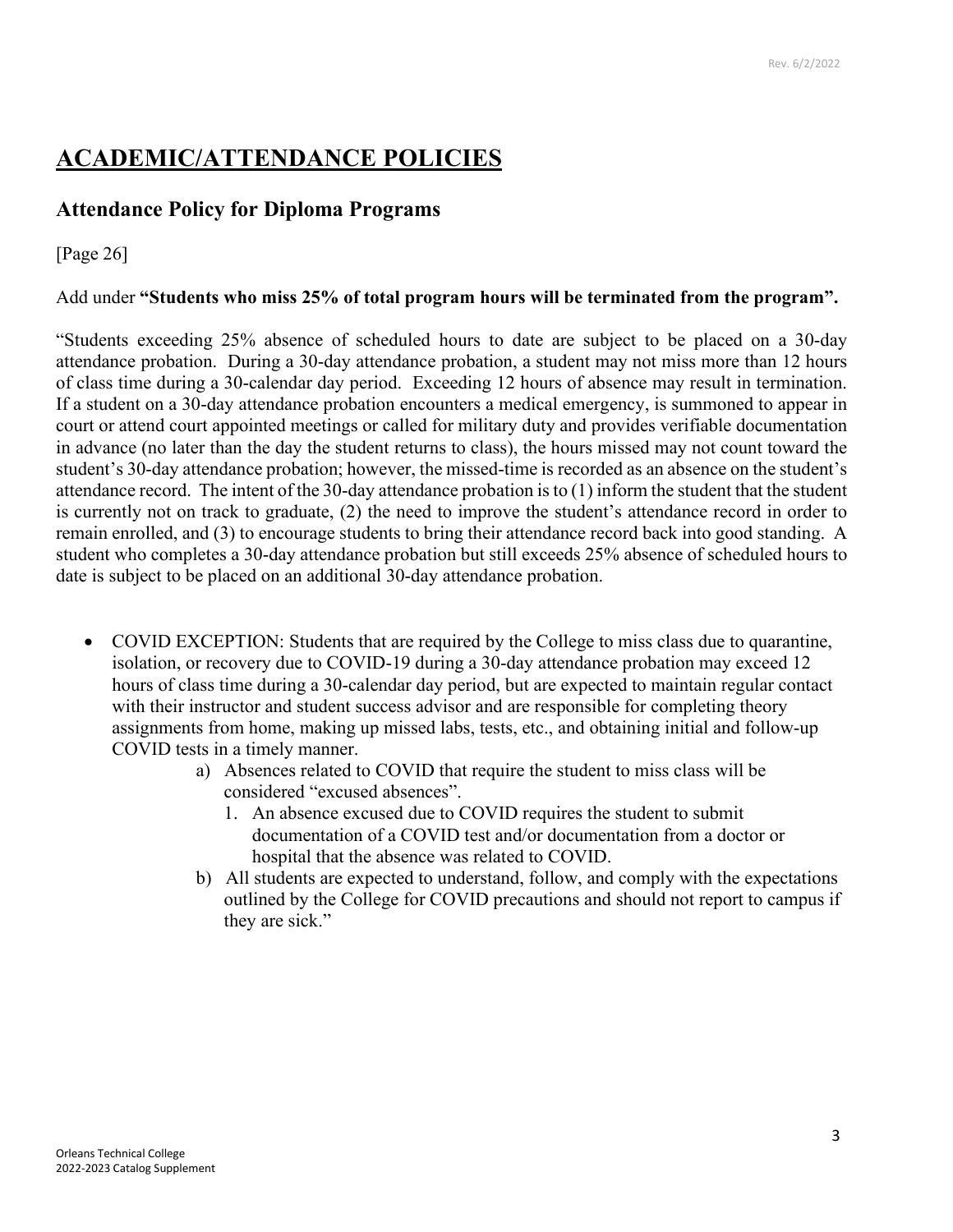## **LEAVE OF ABSENCE POLICY**

#### **Leave of Absence Policy for Diploma Programs**

#### [Page 27]

**Replace "Due to the intense and short-term nature of Orleans' programs, Orleans Technical College does not offer Leaves of Absence. Students who need to miss extended time from class must meet with their Student Success Advisor to request to withdraw and may apply for re-entry to the school at a later date. Students who miss extended time without withdrawing from school will be terminated in accordance with the attendance policy." with:**

"Requests for a leave of absence must be submitted in writing, signed, and be dated. Written requests should be made in advance of the leave and should include a reason for the request. For short-term diploma programs, leaves may not exceed 30 calendar days. Due to the intense and short-term nature of Orleans' programs, Orleans Technical College does not offer Leaves of Absence. Students who need to miss extended time from class must meet with their Student Success Advisor to request to withdraw and may apply for re-entry to the school at a later date. Students who miss extended time without withdrawing from school will be terminated in accordance with the attendance policy. Any exceptions to the maxi mum length of the leave or the number of leaves per 12- month period will be made in writing through the Campus President's office. A leave of absence period may not exceed 180 days within any 12-month period. If more than one leave of absence is granted, the total combined leave of absence periods may not exceed 180 days within any 12-month period. The student must notify their Student Success Advisor of the date, reason, and anticipated length of the leave in writing prior to the start date of the requested leave. The peri od of the leave may not begin until the student has submitted, and OTC has approved a written and signed request for an approved leave of absence, except in those cases where unforeseen circumstances would prevent a student from sub mitting a request in advance. In the case of an unforeseen circumstance, the request and reason(s) for the leave of absence, along with documentation to show that the leave could not have been requested and approved in advance, must be submitted no later than the day the student returns. In these cases, the beginning date of the leave of absence period can be no earlier than the date that the circumstances prevented the student from attending school.

A leave of absence may be requested for the following reasons:

- •Medical (self or immediate family) documentation from a doctor or hospital is required, identifying that the student is unable to attend school. Approved LOAs for medical circumstances require a doctor's note clearing the student to return to class with no restrictions.
- •Military documentation of military service orders are required.
- •Jury Duty documentation of jury duty is required.
- •Severe circumstances as approved by the Campus President- supporting documentation of the severe circumstance is required.

If the school determines that there is a reasonable expectation that the student will return to the school, and the future class schedule permits the student to be registered into the same program prior to the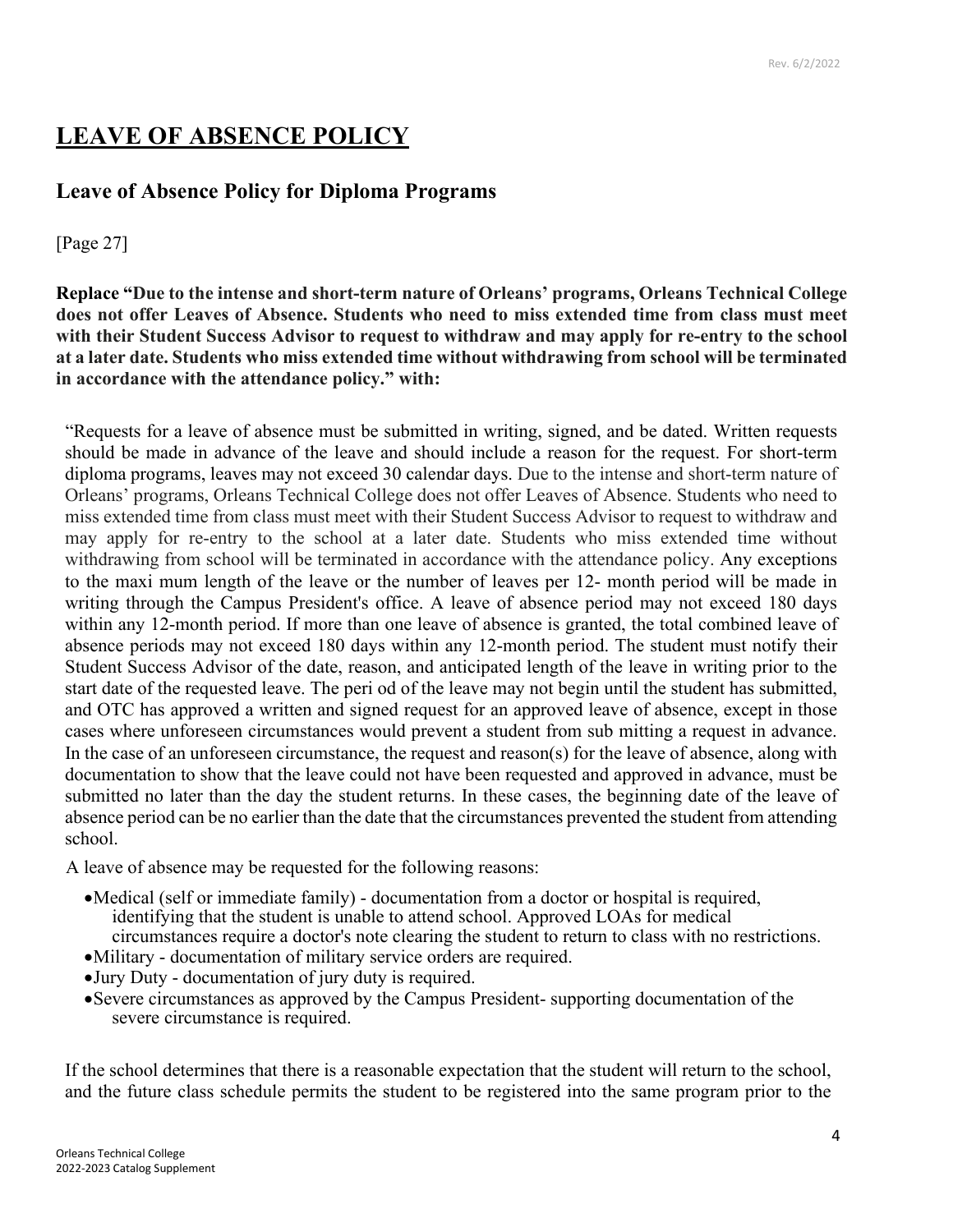leave, the school will grant the student an approved leave of absence. If the school deter mines that the requested leave of absence is not justified or if it will occur at a critical point in the program, the request may be denied, and the student may be required to drop from the program and apply for re-entry at a later date. If a student takes a leave without the proper administrative approval, the leave will be treated as a withdrawal from the program.

Upon the return from leave of absence, the student is al lowed to complete the coursework that began before the leave. All course work missed as a result of a leave must be made up at a mutually agreeable time before the maximum end date of the class. Students who take leaves of absence must check with their instructor to ensure that they have met all the course requirements or have an agreed-upon method for make-up work. If the student does not resume attendance on or before the end of the approved leave of absence, the school will treat the student as a withdrawal from the pro gram and apply the school's refund policy in accordance with applicable published requirements.

Only approved leave of absences will not involve any additional charges to the student. Federal student loans will not be disbursed during the student's leave of absence period.

Students who have Federal Stafford loans will enter their grace periods beginning the day after their last day of attendance if they do not return from an approved leave of absence. Repayment can begin as early as 30 days up to the typical six (6) months after the student's last day of attendance."

### **ENTRANCE DATES, CLASS SCHEDULES AND CURRICULA**

[Page 20]

#### *Replace "***Enrolled students must report the first day of class start in order to maintain a position in class; however, the student will be given a reasonable extension of time to report should it be an act of God that would necessitate a delay in starting." with:**

"Enrolled students must report to class within the first three days of the day program and the first 5 days of the evening program in order to maintain a position in class; however, the student will be given a reasonable extension of time to report in case of illness or any act of God that would necessitate a delay in starting."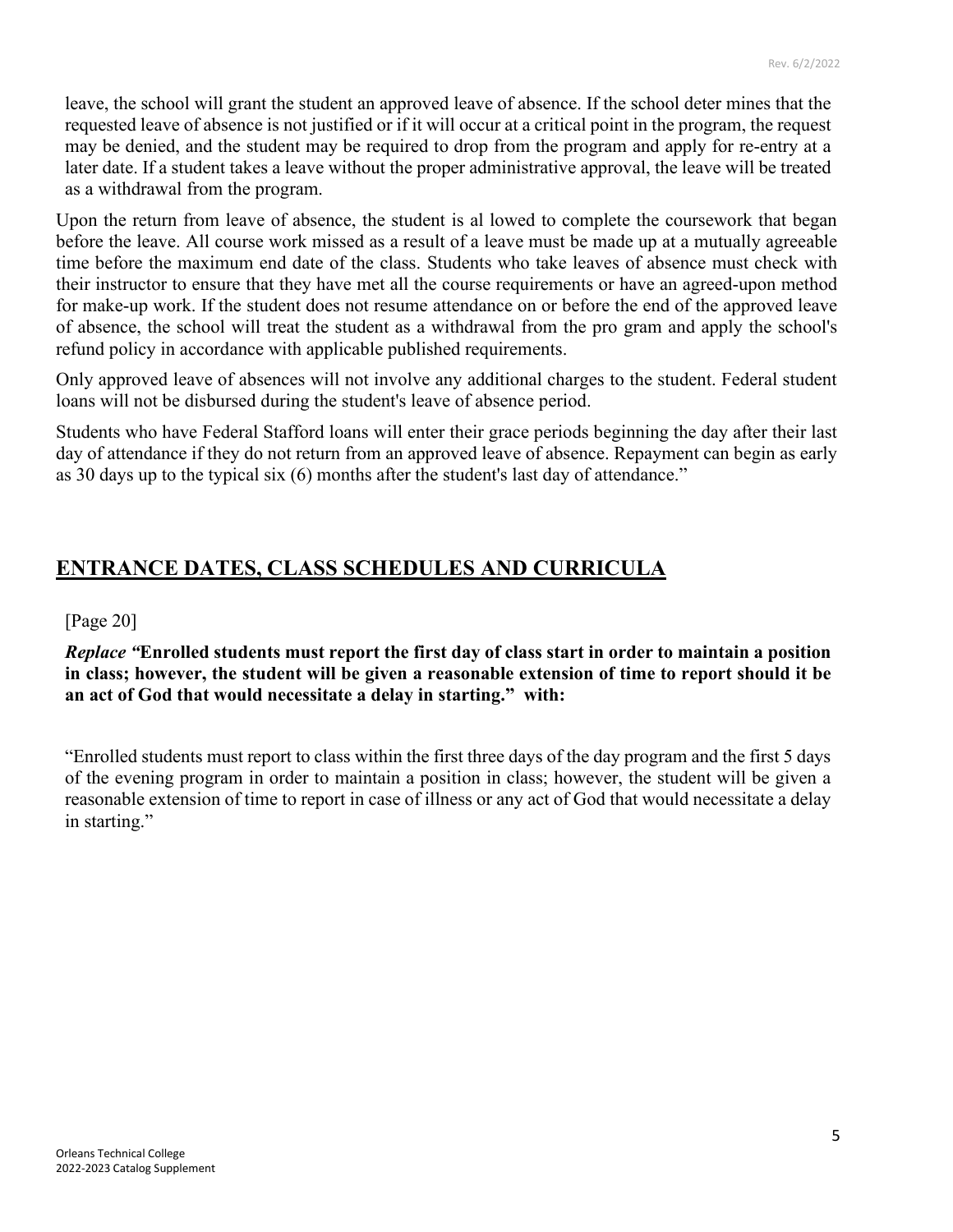

# **Class Schedule 2022- 2023**

#### **DAY CLASS SCHEDULE-6 MONTHS-MONDAY THROUGH FRIDAY**

| <b>24 WKS</b> | A/C REFRIGERATION/HEATING   | 08/24/22 | 03/06/23 | 8:15AM-2:55PM |  |  |
|---------------|-----------------------------|----------|----------|---------------|--|--|
| <b>24 WKS</b> | A/C REFRIGERATION/HEATING   | 11/28/22 | 06/01/23 | 8:15AM-2:55PM |  |  |
| <b>24 WKS</b> | A/C REFRIGERATION/HEATING   | 03/06/23 | 09/01/23 | 8:15AM-2:55PM |  |  |
| 24 WKS        | A/C REFRIGERATION/HEATING   | 05/31/23 | 12/01/23 | 8:15AM-2:55PM |  |  |
| <b>24 WKS</b> | <b>BUILDING MAINTENANCE</b> | 07/20/22 | 01/27/23 | 8:00AM-2:40PM |  |  |
| <b>24 WKS</b> | <b>BUILDING MAINTENANCE</b> | 10/18/22 | 04/26/23 | 8:00AM-2:40PM |  |  |
| <b>24 WKS</b> | <b>BUILDING MAINTENANCE</b> | 01/30/23 | 07/31/23 | 8:00AM-2:40PM |  |  |
| <b>24 WKS</b> | <b>BUILDING MAINTENANCE</b> | 05/01/23 | 10/27/23 | 8:00AM-2:40PM |  |  |
| <b>24 WKS</b> | <b>CARPENTRY</b>            | 11/07/22 | 05/16/23 | 8:00AM-2:40PM |  |  |
| <b>24 WKS</b> | <b>CARPENTRY</b>            | 05/15/23 | 11/13/23 | 8:00AM-2:40PM |  |  |
| <b>24 WKS</b> | PLUMBING AND HEATING        | 11/08/22 | 05/17/23 | 7:45AM-2:25PM |  |  |
| 24WKS         | PLUMBING AND HEATING        | 05/15/23 | 11/13/23 | 7:45AM-2:25PM |  |  |
| <b>24 WKS</b> | <b>R/C ELECTRICITY</b>      | 08/17/22 | 02/27/23 | 7:45AM-2:25PM |  |  |
| <b>24 WKS</b> | <b>R/C ELECTRICITY</b>      | 11/15/22 | 05/23/23 | 7:45AM-2:25PM |  |  |
| 24 WKS        | <b>R/C ELECTRICITY</b>      | 02/27/23 | 08/25/23 | 7:45AM-2:25PM |  |  |
| 24WKS         | <b>R/C ELECTRICITY</b>      | 05/23/23 | 11/21/23 | 7:45AM-2:25PM |  |  |

#### **EVENING CLASS SCHEDULE-13 MONTHS-MONDAY THROUGH THURDAY**

| <b>52 WKS</b> | A/C REFRIGERATION/HEATING   | 09/26/22 | 11/08/23 | 6:30PM-10PM   |
|---------------|-----------------------------|----------|----------|---------------|
| <b>52 WKS</b> | A/C REFRIGERATION/HEATING   | 04/26/23 | 06/04/24 | $6:30PM-10PM$ |
| <b>52 WKS</b> | <b>BUILDING MAINTENANCE</b> | 01/24/23 | 03/06/24 | $6:30PM-10PM$ |
| <b>52 WKS</b> | <b>R/C ELECTRICITY</b>      | 07/11/22 | 08/23/23 | 6:30PM-10PM   |
| <b>52 WKS</b> | <b>R/C ELECTRICITY</b>      | 02/06/23 | 03/14/24 | 6:30PM-10PM   |
| <b>52 WKS</b> | PLUMBING AND HEATING        | 09/12/22 | 10/25/23 | $6:30PM-10PM$ |